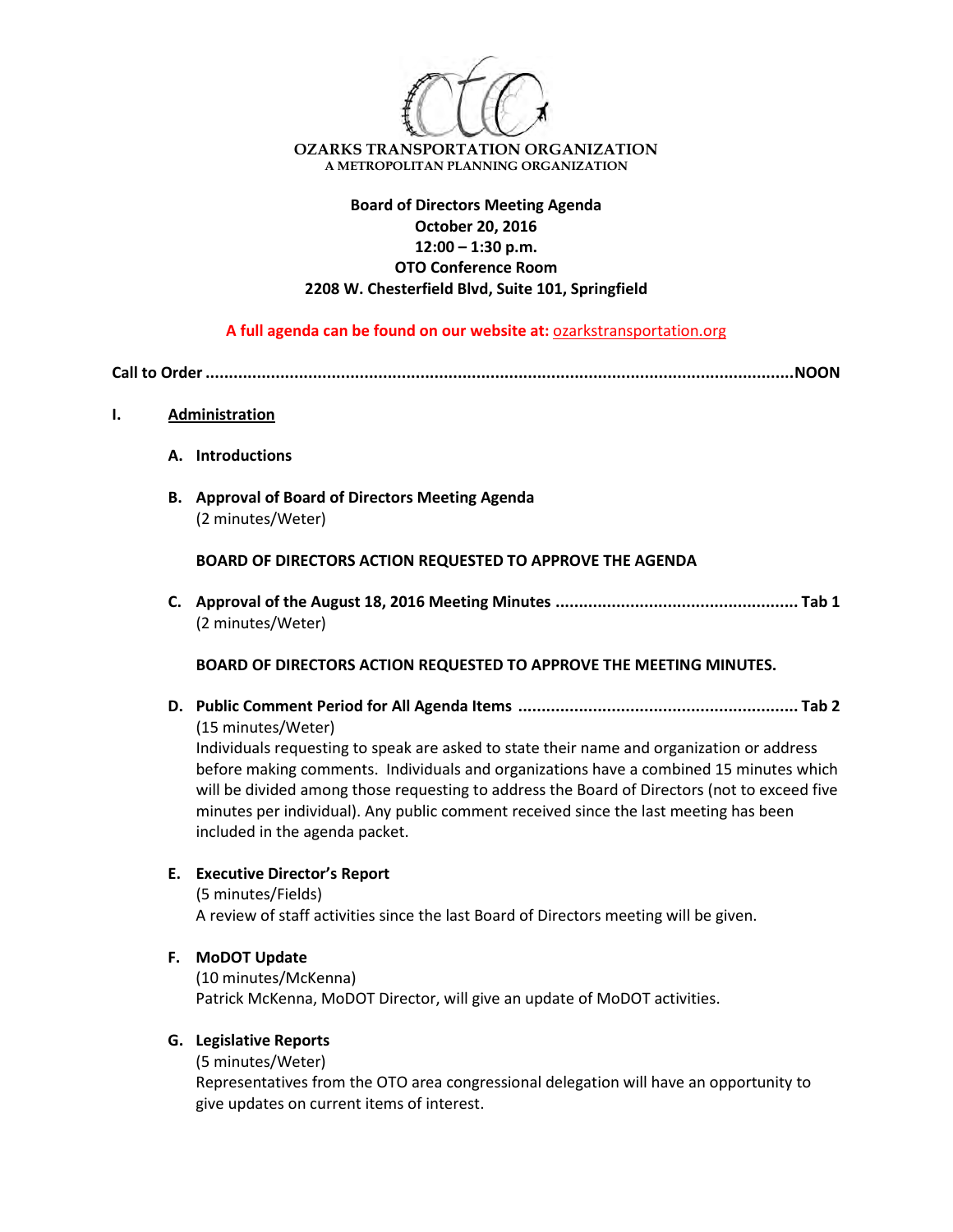#### **II. New Business**

**A. Amendment Number One to the FY 2017-2020 TIP .................................................... Tab 3**  (5 minutes/Longpine)

There are twelve changes requested to the FY 2017-2020 Transportation Improvement Program which is included for member review.

#### **BOARD OF DIRECTORS ACTION REQUESTED TO APPROVE AMENDMENT NUMBER ONE TO THE FY 2017-2020 TRANSPORTATION IMPROVEMENT PROGRAM**

**B. Amendment Number One to the Long Range Transportation Plan.............................. Tab 4**  (5 minutes/Longpine) An amendment to the Long Range Transportation Plan, *Transportation Plan 2040*, is requested to add sidewalks as an identified priority along Highway 14 and CC between Ozark and Nixa.

#### **BOARD OF DIRECTORS ACTION REQUESTED TO APPROVE AMENDMENT NUMBER ONE TO THE LONG RANGE TRANSPORTATION PLAN**

**C. Performance Measures Report.................................................................................. Tab 5**  (5 minutes/Longpine) Staff will give an overview of the performance of certain measures that are tracked in the OTO area.

#### **NO ACTION REQUIRED – INFORMATIONAL ONLY**

**D. Regional Bicycle and Pedestrian Trail Investment Study ............................................. Tab 6**  (5 minutes/Fields)

The OTO Transportation Alternative Subcommittee has requested investment in a trail study to verify the feasibility of proposed regional trails and to provide cost estimates and prioritization of planned regional trails. TAP solicitation will be postponed until 2017.

# **BOARD OF DIRECTORS ACTION REQUESTED TO APPROVE A REGIONAL BICYCLE AND PEDESTRIAN TRAIL INVESMENT STUDY AND POSTPONE AWARDING TRANSPORTATION ALTERNATIVES FUNDING UNTIL FALL OF 2017.**

**E. New OTO Job Descriptions........................................................................................ Tab 7**  (5 minutes/Fields)

There are two additional job descriptions proposed.

### **BOARD OF DIRECTORS ACTION REQUESTED TO APPROVE THE TWO NEW PROPOSED JOB DESCRIPTIONS**

**F. Amendment Number One to the UPWP..................................................................... Tab 8** (5 minutes/Parks)

A UPWP amendment is requested in order to fund the Regional Trail Investment Study and outsourcing of graphic and web design services.

### **BOARD OF DIRECTORS ACTION REQUESTED TO APPROVE AMENDMENT ONE TO THE UNIFIED PLANNING WORK PROGRAM**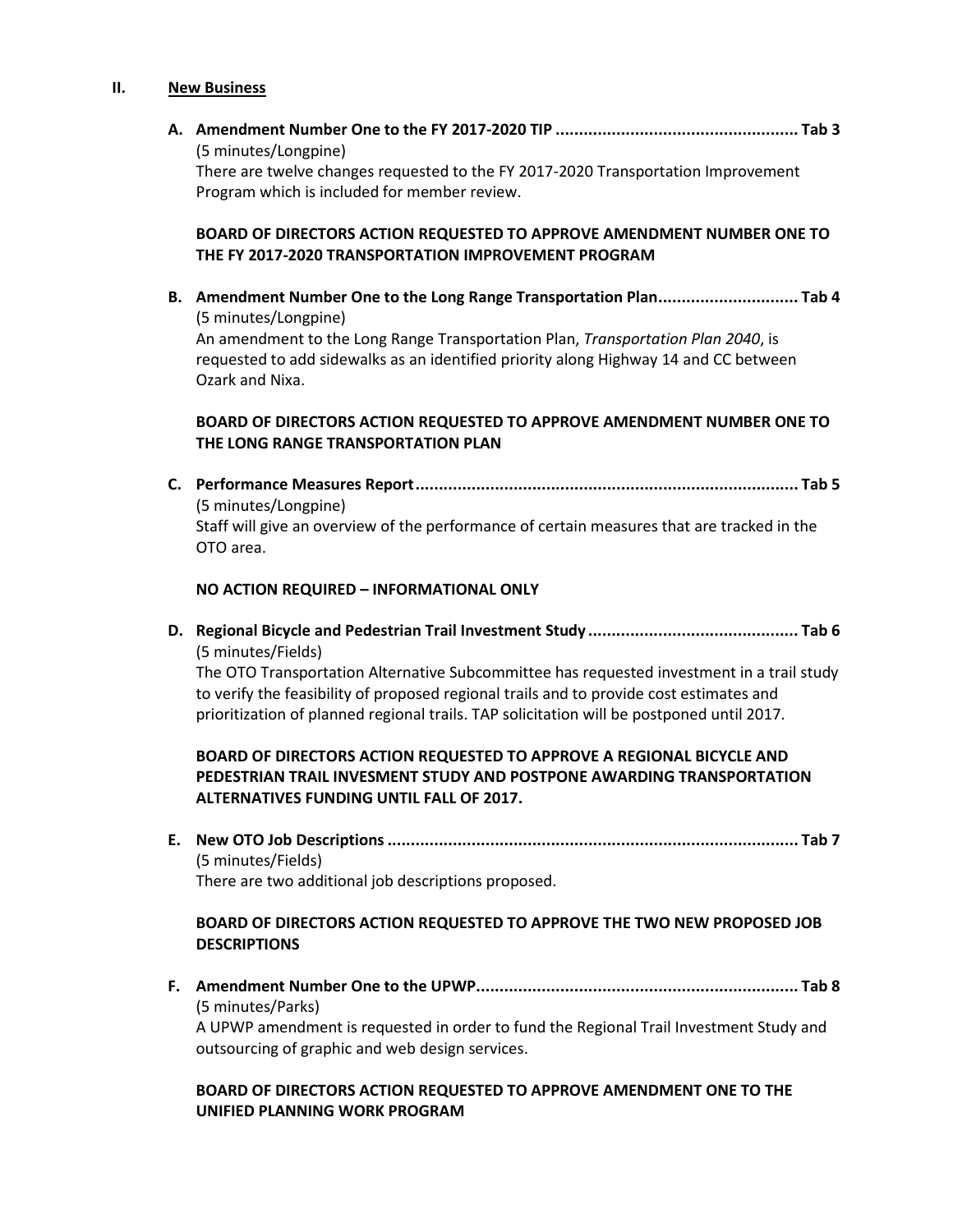**G. Investment Policy ..................................................................................................... Tab 9** (5 minutes/Parks) An investment policy is proposed for consideration in the event that OTO decides to invest any OTO fund balances.

## **BOARD OF DIRECTORS ACTION REQUESTED TO APPROVE THE OTO INVESTMENT POLICY**

**H. Nominating Committee........................................................................................... Tab 10** 

(2 minutes/Fields)

Staff is seeking nominations to serve on the nominating committee to appoint or reappoint OTO Officers and members of the Executive Committee

## **BOARD OF DIRECTORS ACTION REQUESTED TO APPOINT A NOMINATING COMMITTEE.**

### **III. Other Business**

## **A. Board of Directors Member Announcements**

(5 minutes/Board of Directors Members) Members are encouraged to announce transportation events being scheduled that may be of interest to OTO Board of Directors members.

# **B. Transportation Issues for Board of Directors Member Review**  (5 minutes/Board of Directors Members) Members are encouraged to raise transportation issues or concerns that they have for future agenda items or later in-depth discussion by the OTO Board of Directors.

**C. Articles for Board of Directors Member Information ................................................ Tab 11**  (Articles attached)

# **IV. Adjourn meeting.** A motion is requested to adjourn the meeting. Targeted for **1:30 P.M.**

The next Board of Directors regular meeting is scheduled for Thursday, December 15, 2016 at 12:00 P.M. at the OTO Offices, 2208 W. Chesterfield Blvd, Suite 101.

### Attachments

Pc: Ken McClure, Springfield City Council Matt Morrow, President, Springfield Area Chamber of Commerce Joelle Cannon, Senator Blunt's Office Dan Wadlington, Senator Blunt's Office David Stokely, Senator McCaskill's Office Jeremy Pruett, Congressman Long's Office Area News Media

Si usted necesita la ayuda de un traductor del idioma español, por favor comuníquese con la Andy Thomason al teléfono (417) 865-3042, cuando menos 48 horas antes de la junta.

Persons who require special accommodations under the Americans with Disabilities Act or persons who require interpreter services (free of charge) should contact Debbie Parks at (417) 865-3042 at least 24 hours ahead of the meeting.